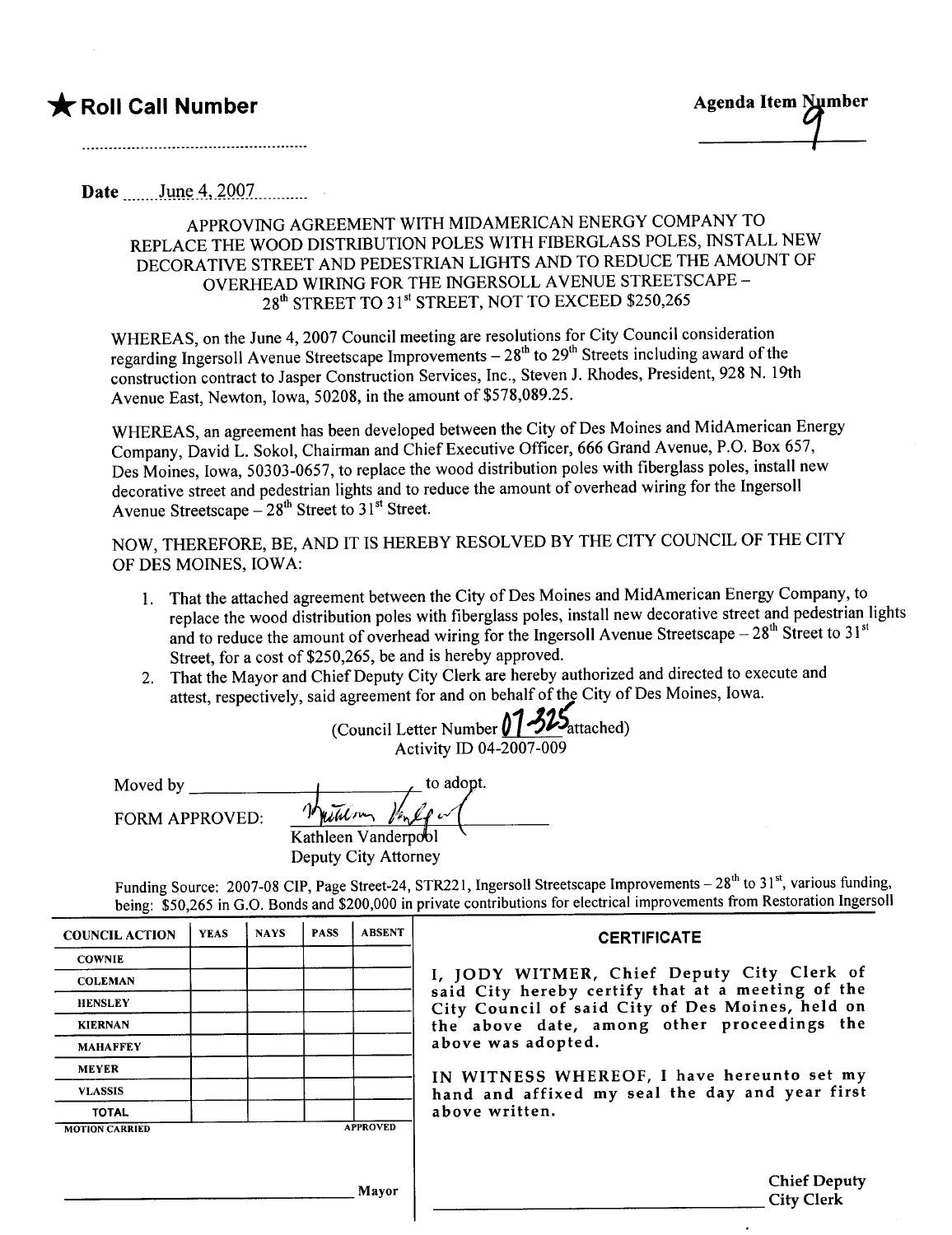

79:17 **CA-HAY-2007** T:\ENG\Design\04\2005\011\Drewings\Loc\_Mop\LOC\_MAP.DGN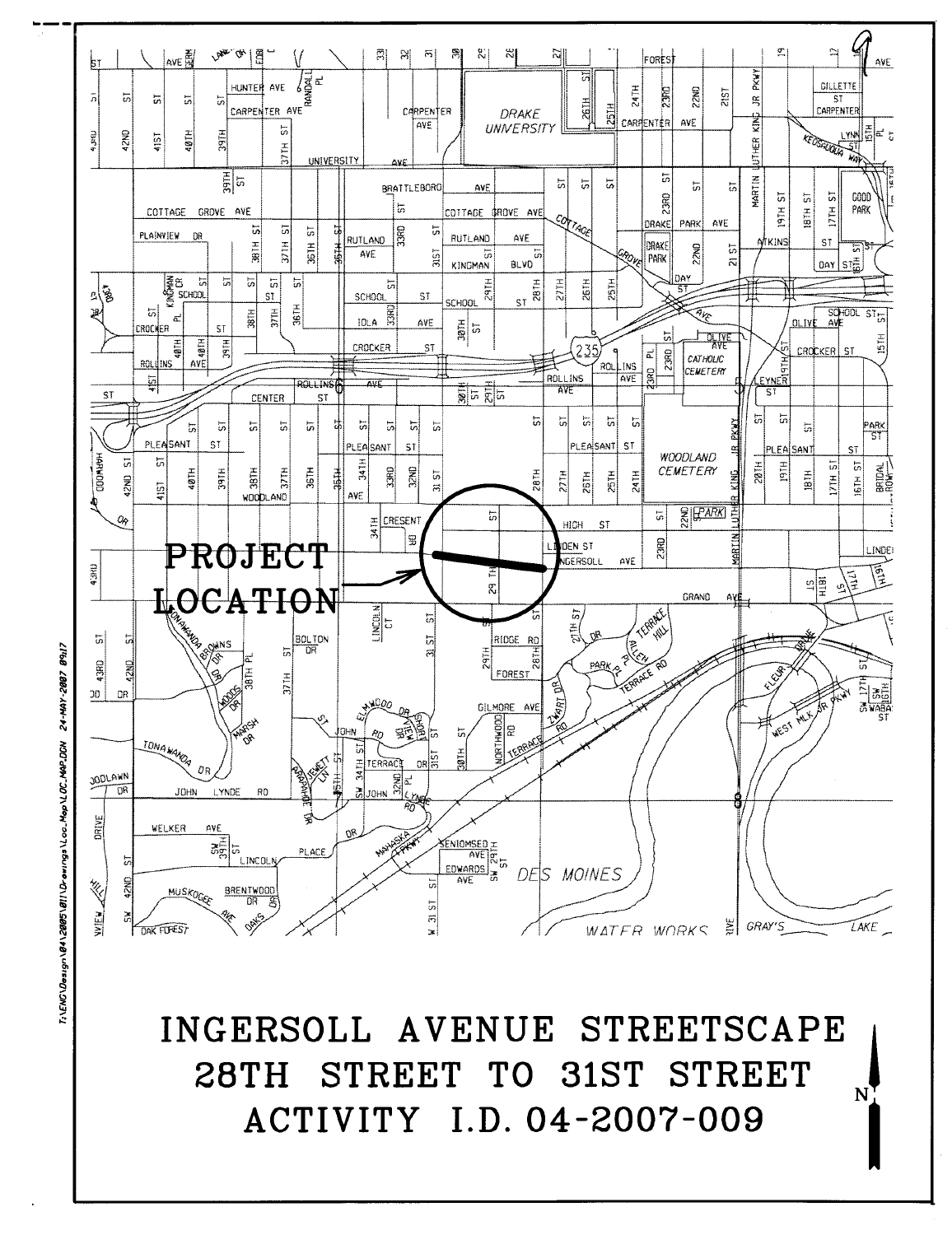$\mathcal{C}$ 



MidAmerican Energy Company CUSTOMER TECHNICIAN P 0 BOX 657 DES MOINES IA 50306-0657

May 15,2007

Jeb Brewer, City Engineer City of Des Moines 400 Robert D. Ray Drive Des Moines, Iowa 50309-1891

Re: Relocation of overhead facilities for the Ingersoll Streetscape Project between  $28<sup>th</sup>$  Street to 31<sup>st</sup> Street (Activity ID 04-2005-011).

Dear Mr. Brewer:

The enclosed drawing shows MidAmerican Energy Company's proposal to relocate and replace existing wood pole distribution facilities with fiberglass poles. MidAmerican Energy will also replace the existing streetlights with new decorative poles and fixtures and in addition will install new pedestrian lighting. The applicant charge for this work is \$250,265.00.

Listed below is a breakdown of the applicant charges:

| • Black Fiberglass Distribution Poles                        | \$25,000  |
|--------------------------------------------------------------|-----------|
| • Cost to Underground Commercial Services along Ingersoll    | \$103,000 |
| • Cost to Underground the Overhead Crossing at $29th$ Street | \$ 30,000 |
| • Cost for Pedestrian Lights                                 | \$68,265  |
| • Buy Down of the Streetlight Rate                           | \$24,000  |
| <b>Total Project Cost</b>                                    | \$250,265 |

The monthly charge for each pedestrian light will be at the wood pole overhead rate for a 70 watt fixture at the current rate of \$8.78. The base monthly charge for each streetlight will be at the metal pole underground rate for a 150 watt fixture at the current rate of \$26.35. The streetlight rate wil be adjusted for combination poles where applicable.

The work will be completed in such a manor to minimize delays to the construction of the Ingersoll Streetscape project. Portions of the work will be constructed concurrently with the streetscape project and will require coordination with the contractor.